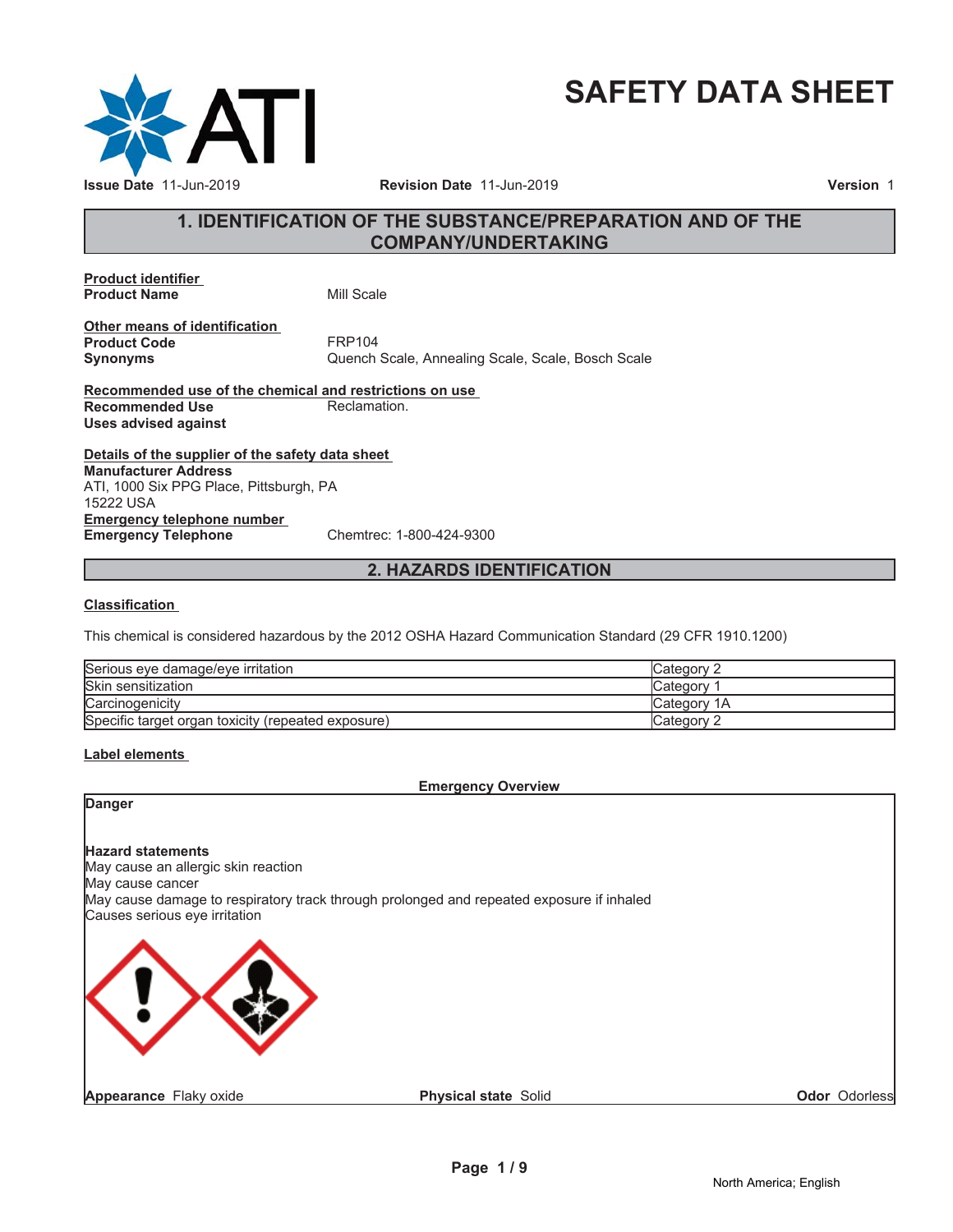#### **Precautionary Statements - Prevention**

Do not handle until all safety precautions have been read and understood Use personal protective equipment as required Wear protective gloves Wash hands thoroughly after handling Avoid breathing dust/fume

Wash contaminated clothing before reuse If skin irritation or rash occurs: Get medical advice/attention Contaminated clothing should not be allowed out of the workplace. IF ON SKIN: Wash with plenty of soap and water IF IN EYES: Rinse cautiously with water for several minutes. Remove contact lenses, if present and easy to do. Continue rinsing If eye irritation persists: Get medical advice/attention

\_\_\_\_\_\_\_\_\_\_\_\_\_\_\_\_\_\_\_\_\_\_\_\_\_\_\_\_\_\_\_\_\_\_\_\_\_\_\_\_\_\_\_\_\_\_\_\_\_\_\_\_\_\_\_\_\_\_\_\_\_\_\_\_\_\_\_\_\_\_\_\_\_\_\_\_\_\_\_\_\_\_\_\_\_\_\_\_\_\_\_\_\_

# **Precautionary Statements - Disposal**

Dispose of contents/container to an approved waste disposal plant

**Hazards not otherwise classified (HNOC)** Not applicable **Other Information**

. Zinc, copper, magnesium, or cadmium fumes may cause metal fume fever.

# **3. COMPOSITION/INFORMATION ON INGREDIENTS**

**Synonyms** Quench Scale, Annealing Scale, Scale, Bosch Scale.

| <b>Chemical Name</b> | <b>CAS No.</b> | Weight-%  |
|----------------------|----------------|-----------|
| Diiron trioxide      | 1309-37-1      | $15 - 90$ |
| <b>Iron</b>          | 7439-89-6      | $5 - 25$  |
| Nickel monoxide      | 1313-99-1      | $0 - 3$   |
| Aluminum Oxide       | 1344-28-1      | $0 - 3$   |
| Nickel               | 7440-02-0      | $0 - 2.5$ |
| Calcium dihydroxide  | 1305-62-0      | $0 - 2.5$ |
| Copper               | 7440-50-8      | $0 - 2$   |
| Manganese            | 7439-96-5      | $0 - 2$   |
| Aluminum             | 7429-90-5      | $0 - 2$   |

# **4. FIRST AID MEASURES**

.

| <b>First aid measures</b>                                   |                                                                                                                                                        |
|-------------------------------------------------------------|--------------------------------------------------------------------------------------------------------------------------------------------------------|
| Eye contact                                                 | Flush with water for 15 minutes. See a physician.                                                                                                      |
| <b>Skin Contact</b>                                         | In the case of skin allergic reactions see a physician. Wash off immediately with soap and<br>plenty of water.                                         |
| <b>Inhalation</b>                                           | If excessive amounts of smoke, fume, or particulate are inhaled during processing, remove<br>to fresh air and consult a qualified health professional. |
| Ingestion                                                   | IF SWALLOWED. Call a POISON CENTER or doctor/physician if you feel unwell.                                                                             |
| Most important symptoms and effects, both acute and delayed |                                                                                                                                                        |
| <b>Symptoms</b>                                             | May cause allergic skin reaction.                                                                                                                      |
|                                                             | Indication of any immediate medical attention and special treatment needed                                                                             |
| Note to physicians                                          | Treat symptomatically.                                                                                                                                 |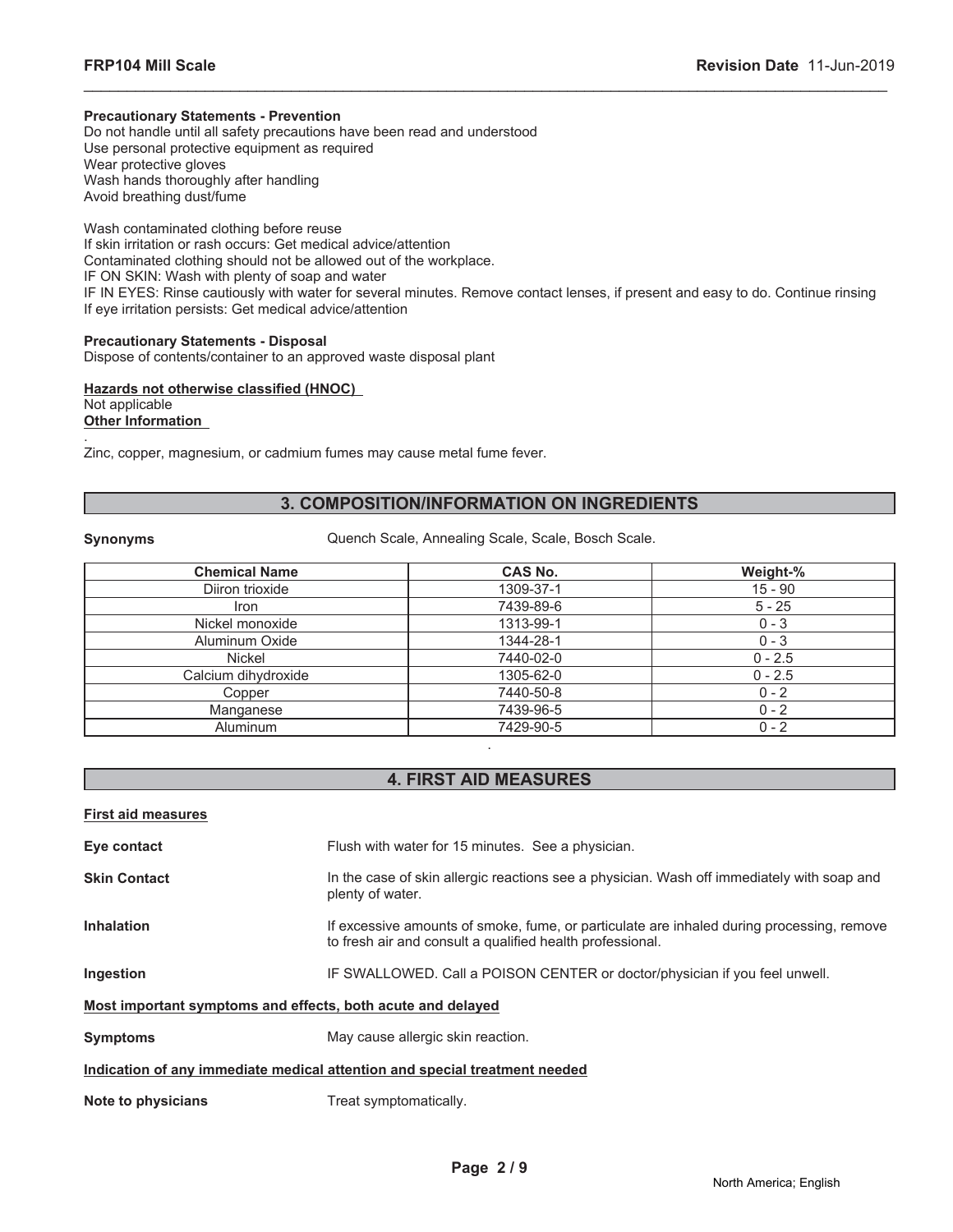# **5. FIRE-FIGHTING MEASURES**

\_\_\_\_\_\_\_\_\_\_\_\_\_\_\_\_\_\_\_\_\_\_\_\_\_\_\_\_\_\_\_\_\_\_\_\_\_\_\_\_\_\_\_\_\_\_\_\_\_\_\_\_\_\_\_\_\_\_\_\_\_\_\_\_\_\_\_\_\_\_\_\_\_\_\_\_\_\_\_\_\_\_\_\_\_\_\_\_\_\_\_\_\_

#### **Suitable extinguishing media**

Product not flammable in the form as distributed, flammable as finely divided particles or pieces resulting from processing of this product. Isolate large fires and allow to burn out. Smother small fires with salt (NaCl) or class D dry powder fire extinguisher.

**Unsuitable extinguishing media** Do not spray water on burning metal as an explosion may occur. This explosive characteristic is caused by the hydrogen and steam generated by the reaction of water with the burning material.

#### **Specific hazards arising from the chemical**

Intense heat. WARNING: Fine particles of this product may form combustible dust-air mixtures. Keep particles away from all ignition sources including heat, sparks, and flame. Prevent dust accumulations to minimize combustible dust hazard.

**Hazardous combustion products**Zinc, copper, magnesium, or cadmium fumes may cause metal fume fever.

**Explosion data Sensitivity to Mechanical Impact** None. **Sensitivity to Static Discharge** None.

#### **Protective equipment and precautions for firefighters**

Firefighters should wear self-contained breathing apparatus and full firefighting turnout gear.

#### **6. ACCIDENTAL RELEASE MEASURES**

| Personal precautions, protective equipment and emergency procedures |                                                                                                                                                                                                                                        |  |  |
|---------------------------------------------------------------------|----------------------------------------------------------------------------------------------------------------------------------------------------------------------------------------------------------------------------------------|--|--|
| <b>Personal precautions</b>                                         | Use personal protective equipment as required.                                                                                                                                                                                         |  |  |
| For emergency responders                                            | Use personal protective equipment as required.                                                                                                                                                                                         |  |  |
| <b>Environmental precautions</b>                                    |                                                                                                                                                                                                                                        |  |  |
| <b>Environmental precautions</b>                                    | Collect spillage to prevent release to the environment.                                                                                                                                                                                |  |  |
| Methods and material for containment and cleaning up                |                                                                                                                                                                                                                                        |  |  |
| <b>Methods for containment</b>                                      | Prevent further leakage or spillage if safe to do so.                                                                                                                                                                                  |  |  |
| Methods for cleaning up                                             | Sweep or shovel material into dry containers. Avoid creating uncontrolled dust.                                                                                                                                                        |  |  |
| 7. HANDLING AND STORAGE                                             |                                                                                                                                                                                                                                        |  |  |
| <b>Precautions for safe handling</b>                                |                                                                                                                                                                                                                                        |  |  |
| Advice on safe handling                                             | WARNING: Fine particles of this product may form combustible dust-air mixtures. Keep<br>particles away from all ignition sources including heat, sparks, and flame. Prevent dust<br>accumulations to minimize combustible dust hazard. |  |  |
| Conditions for safe storage, including any incompatibilities        |                                                                                                                                                                                                                                        |  |  |
| <b>Storage Conditions</b>                                           | Keep away from heat, sparks, flame and other sources of ignition (i.e., pilot lights, electric<br>motors and static electricity).                                                                                                      |  |  |
| Incompatible materials                                              | Dissolves in hydrofluoric acid.                                                                                                                                                                                                        |  |  |
| 8. EXPOSURE CONTROLS/PERSONAL PROTECTION                            |                                                                                                                                                                                                                                        |  |  |

#### **Control parameters**

| ∼.<br>ורי<br>чшсаг<br>שווי                    | . DE'<br>-- |
|-----------------------------------------------|-------------|
| $- \cdot \cdot$<br><b>D</b> liron<br>trioxide |             |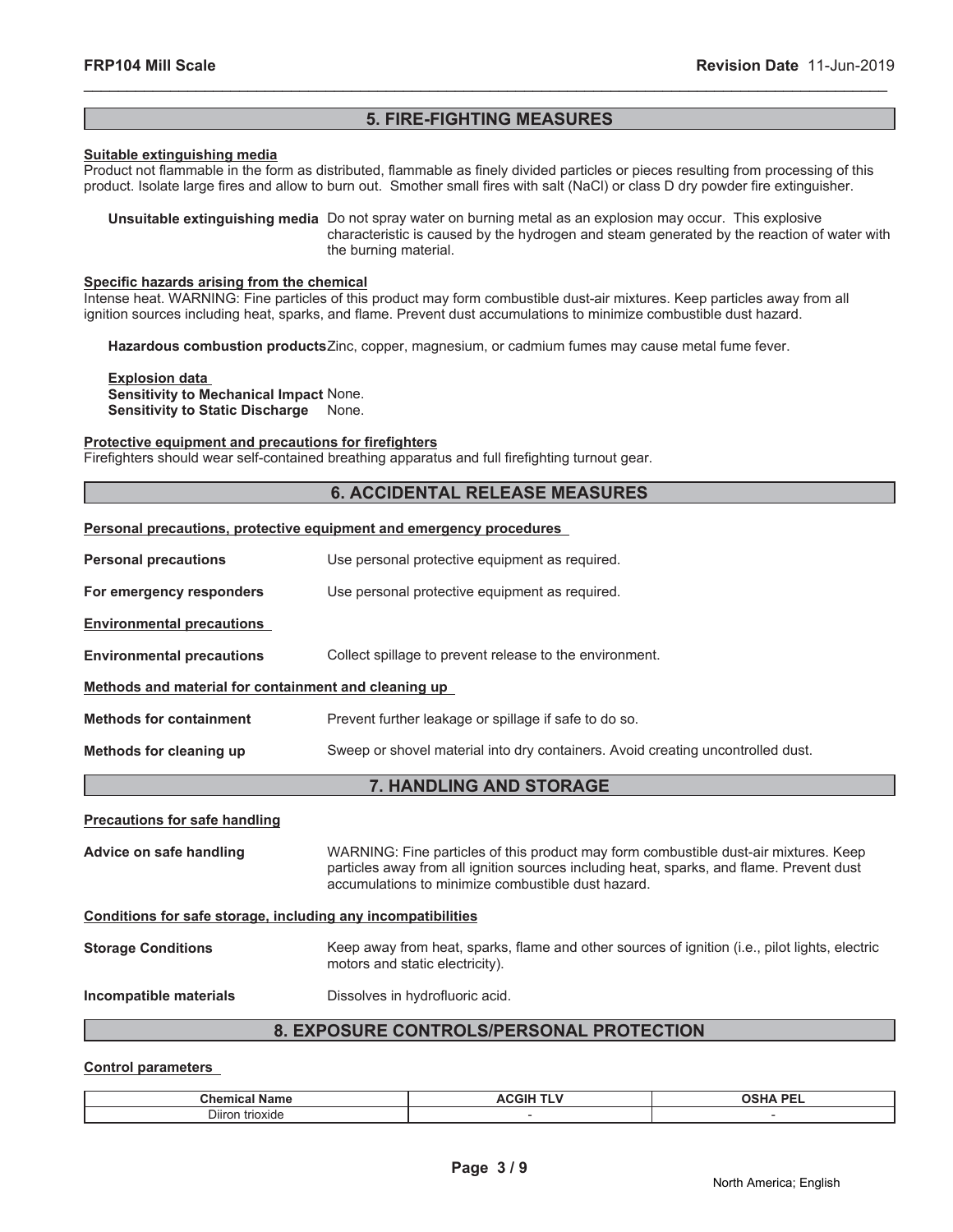| 1309-37-1                        |                                                                                                                                                                     |                                                                                                                                                         |
|----------------------------------|---------------------------------------------------------------------------------------------------------------------------------------------------------------------|---------------------------------------------------------------------------------------------------------------------------------------------------------|
| <b>Iron</b><br>7439-89-6         |                                                                                                                                                                     |                                                                                                                                                         |
| Nickel monoxide<br>1313-99-1     | TWA: 0.2 mg/m <sup>3</sup> Ni inhalable fraction                                                                                                                    | TWA: 1 $mg/m3$ Ni                                                                                                                                       |
| Aluminum Oxide<br>1344-28-1      | TWA: 1 $mg/m3$ respirable fraction                                                                                                                                  | TWA: $15 \text{ mg/m}^3$ total dust<br>TWA: 5 mg/m <sup>3</sup> respirable fraction                                                                     |
| Nickel<br>7440-02-0              | TWA: $1.5 \text{ mg/m}^3$ inhalable fraction                                                                                                                        | TWA: 1 $mq/m3$                                                                                                                                          |
| Calcium dihydroxide<br>1305-62-0 |                                                                                                                                                                     |                                                                                                                                                         |
| Manganese<br>7439-96-5           | TWA: $0.02 \text{ mg/m}^3$ respirable fraction<br>TWA: 0.1 mg/m <sup>3</sup> inhalable fraction TWA:<br>$0.02$ mg/m <sup>3</sup> Mn<br>TWA: $0.1 \text{ mg/m}^3$ Mn | (vacated) STEL: 3 mg/m <sup>3</sup> fume<br>(vacated) Ceiling: 5 mg/m <sup>3</sup><br>Ceiling: 5 mg/m <sup>3</sup> fume Ceiling: 5 mg/m <sup>3</sup> Mn |
| Copper<br>7440-50-8              | TWA: 0.2 mg/m <sup>3</sup> fume TWA: 1 mg/m <sup>3</sup> Cu<br>dust and mist                                                                                        | TWA: $0.1 \text{ mg/m}^3$ fume<br>TWA: 1 mg/m <sup>3</sup> dust and mist                                                                                |
| Aluminum<br>7429-90-5            | TWA: 1 $mg/m3$ respirable fraction                                                                                                                                  | TWA: $15 \text{ mg/m}^3$ total dust<br>TWA: 5 mg/m <sup>3</sup> respirable fraction                                                                     |

#### **Appropriate engineering controls**

**Engineering Controls Avoid generation of uncontrolled particles.** 

# **Individual protection measures, such as personal protective equipment**

| <b>Eye/face protection</b>            | When airborne particles may be present, appropriate eye protection is recommended. For<br>example, tight-fitting goggles, foam-lined safety glasses or other protective equipment that<br>shield the eyes from particles.                                                                                                                                                       |
|---------------------------------------|---------------------------------------------------------------------------------------------------------------------------------------------------------------------------------------------------------------------------------------------------------------------------------------------------------------------------------------------------------------------------------|
| Skin and body protection              | Wear protective gloves. Fire/flame resistant/retardant clothing may be appropriate during<br>hot work with the product.                                                                                                                                                                                                                                                         |
| <b>Respiratory protection</b>         | When particulates/fumes/gases are generated and if exposure limits are exceeded or<br>irritation is experienced, proper approved respiratory protection should be worn.<br>Positive-pressure supplied air respirators may be required for high airborne contaminant<br>concentrations. Respiratory protection must be provided in accordance with current local<br>regulations. |
| <b>General Hygiene Considerations</b> | Handle in accordance with good industrial hygiene and safety practice.                                                                                                                                                                                                                                                                                                          |

# **9. PHYSICAL AND CHEMICAL PROPERTIES**

#### **Information on basic physical and chemical properties**

| <b>Physical state</b><br>Appearance<br>Color | Solid<br>Flaky oxide<br>gray | Odor<br><b>Odor threshold</b>                                                                                                                            | <b>Odorless</b><br>Not applicable |
|----------------------------------------------|------------------------------|----------------------------------------------------------------------------------------------------------------------------------------------------------|-----------------------------------|
| <b>Property</b>                              | <b>Values</b>                | Remarks • Method                                                                                                                                         |                                   |
| рH                                           |                              |                                                                                                                                                          |                                   |
| Melting point / freezing point               | $-$ °C $/$ - °F              |                                                                                                                                                          |                                   |
| Boiling point / boiling range                | -                            |                                                                                                                                                          |                                   |
| <b>Flash point</b>                           |                              |                                                                                                                                                          |                                   |
| <b>Evaporation rate</b>                      |                              | Not applicable                                                                                                                                           |                                   |
| Flammability (solid, gas)                    |                              | Product not flammable in the form as distributed.<br>may be flammable as finely divided particles or<br>pieces resulting from processing of this product |                                   |
| <b>Flammability Limit in Air</b>             |                              |                                                                                                                                                          |                                   |
| <b>Upper flammability limit:</b>             | $\overline{\phantom{0}}$     |                                                                                                                                                          |                                   |
| Lower flammability limit:                    |                              |                                                                                                                                                          |                                   |
| Vapor pressure                               | -                            | Not applicable                                                                                                                                           |                                   |
| Vapor density                                |                              | Not applicable                                                                                                                                           |                                   |
| <b>Specific Gravity</b>                      |                              |                                                                                                                                                          |                                   |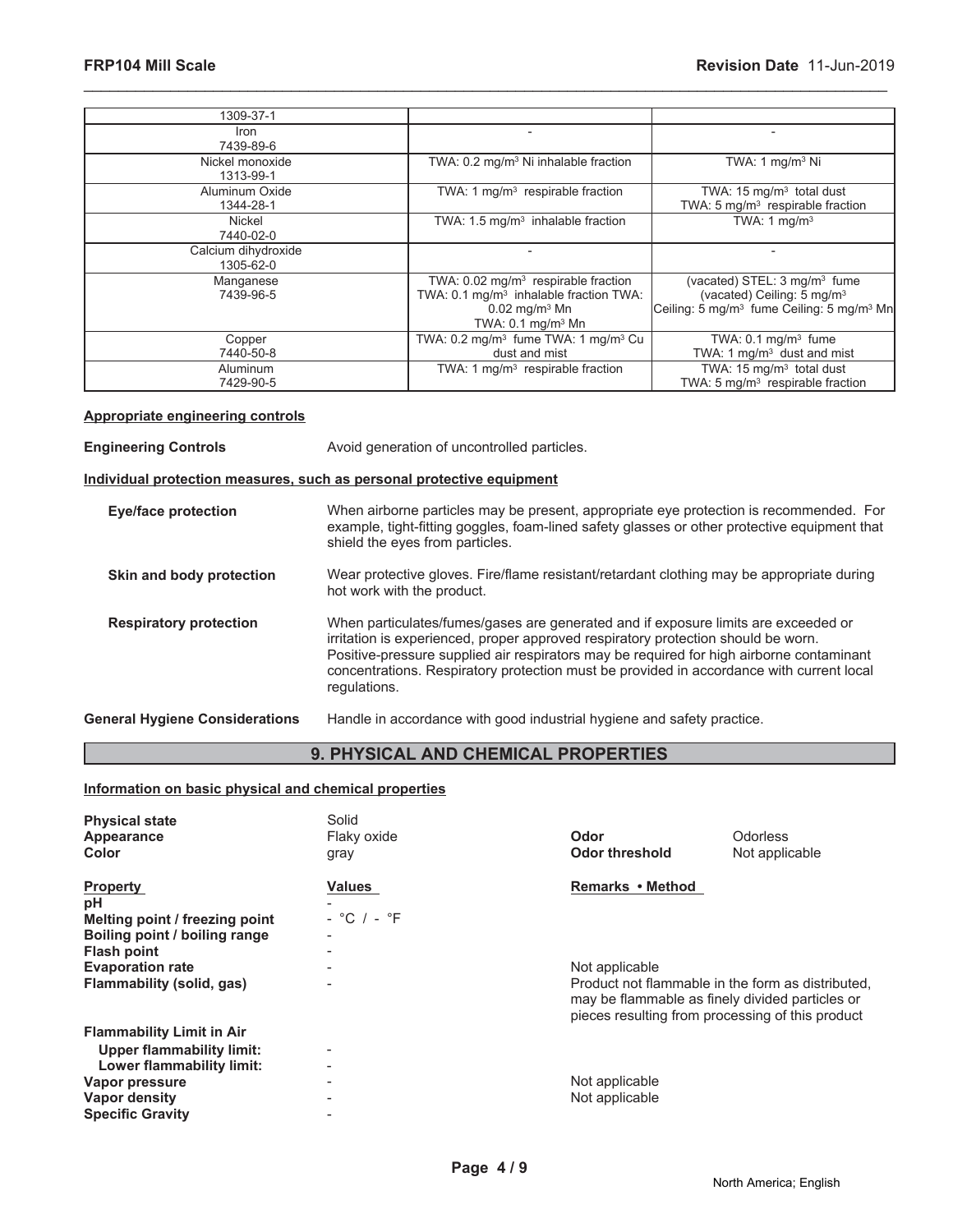| <b>Water solubility</b>          | Insoluble      |                |
|----------------------------------|----------------|----------------|
| Solubility in other solvents     |                |                |
| <b>Partition coefficient</b>     |                | Not applicable |
| <b>Autoignition temperature</b>  |                | Not applicable |
| <b>Decomposition temperature</b> |                | Not applicable |
| <b>Kinematic viscosity</b>       |                | Not applicable |
| <b>Dynamic viscosity</b>         |                | Not applicable |
| <b>Explosive properties</b>      | Not applicable |                |
| <b>Oxidizing properties</b>      | Not applicable |                |
| <b>Other Information</b>         |                |                |
| Softening point                  |                |                |
| <b>Molecular weight</b>          |                |                |
| <b>VOC Content (%)</b>           | Not applicable |                |
| <b>Density</b>                   |                |                |
| <b>Bulk density</b>              |                |                |

# **10. STABILITY AND REACTIVITY**

\_\_\_\_\_\_\_\_\_\_\_\_\_\_\_\_\_\_\_\_\_\_\_\_\_\_\_\_\_\_\_\_\_\_\_\_\_\_\_\_\_\_\_\_\_\_\_\_\_\_\_\_\_\_\_\_\_\_\_\_\_\_\_\_\_\_\_\_\_\_\_\_\_\_\_\_\_\_\_\_\_\_\_\_\_\_\_\_\_\_\_\_\_

**Reactivity** Not applicable

#### **Chemical stability**

Stable under normal conditions.

# **Possibility of Hazardous Reactions**

None under normal processing.

Hazardous polymerization Hazardous polymerization does not occur.

#### **Conditions to avoid**

Dust formation and dust accumulation.

#### **Incompatible materials**

Dissolves in hydrofluoric acid.

#### **Hazardous Decomposition Products**

Not applicable.

# **11. TOXICOLOGICAL INFORMATION**

#### **Information on likely routes of exposure**

# **Product Information**

| <b>Inhalation</b>   | May cause cancer by inhalation. Causes damage to the respiratory tract through prolonged<br>or repeated exposure if inhaled. |
|---------------------|------------------------------------------------------------------------------------------------------------------------------|
| Eye contact         | Causes serious eye irritation.                                                                                               |
| <b>Skin Contact</b> | May cause sensitization by skin contact.                                                                                     |
| Ingestion           | Product not classified.                                                                                                      |

| <b>Chemical Name</b>           | Oral LD50           | <b>Dermal LD50</b> | <b>Inhalation LC50</b> |
|--------------------------------|---------------------|--------------------|------------------------|
| Diiron trioxide                | $> 5000$ mg/kg bw   |                    | $> 5$ mg/L             |
| 1309-37-1                      |                     |                    |                        |
| <b>I</b> ron                   | 98,600 mg/kg bw     |                    | $> 0.25$ mg/L          |
| 7439-89-6                      |                     |                    |                        |
| Nickel monoxide<br>  1313-99-1 | $> 11,000$ mg/kg bw |                    | $> 5.08$ mg/L          |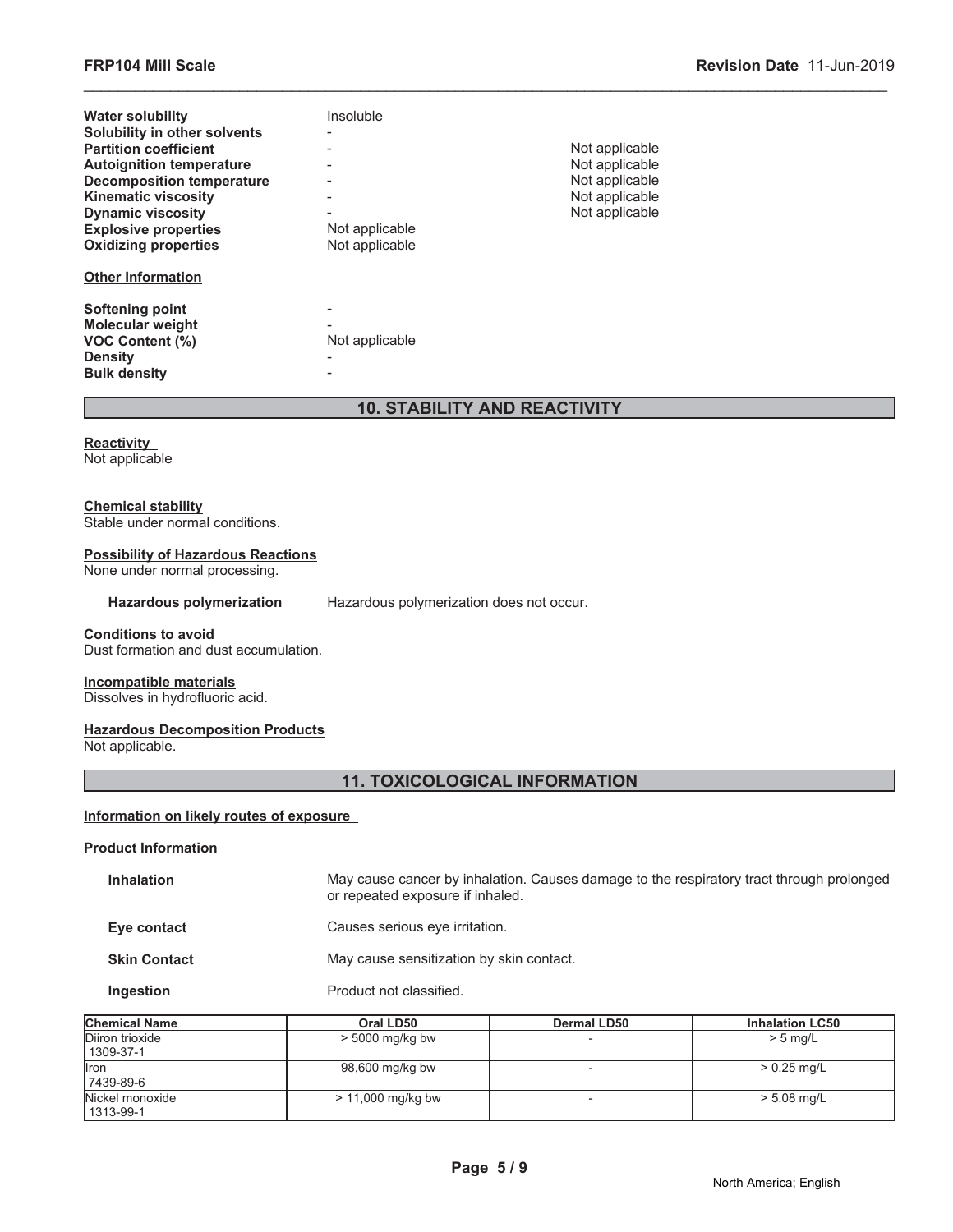| Aluminum Oxide<br>1344-28-1      | 15,900 mg/kg bw   |                          | 7.6 mg/L      |
|----------------------------------|-------------------|--------------------------|---------------|
| Nickel<br>7440-02-0              | $> 9000$ mg/kg bw | $\overline{\phantom{a}}$ | $> 10.2$ mg/L |
| Calcium dihydroxide<br>1305-62-0 | > 2000 mg/kg bw   | > 2,500 mg/kg bw         | $> 6.04$ mg/L |
| Manganese<br>7439-96-5           | $>2000$ mg/kg bw  |                          | $>5.14$ mg/L  |
| Copper<br>7440-50-8              | 481 mg/kg bw      | >2000 mg/kg bw           | $>5.11$ mg/L  |
| Aluminum<br>7429-90-5            | 15,900 mg/kg bw   | $\,$                     | $> 1$ mg/L    |

#### **Information on toxicological effects**

**Symptoms** May cause sensitization by skin contact.

# **Delayed and immediate effects as well as chronic effects from short and long-term exposure**

**Acute toxicity Product not classified. Skin corrosion/irritation** Product not classified. **Serious eye damage/eye irritation** Causes serious eye irritation. **Germ cell mutagenicity<br>Carcinogenicity** 

**Sensitization**<br> **Sensitization Contact Contact Cerm cell mutagenicity**<br> **Contact Contact Product not classified.** May cause cancer by inhalation.

| <b>Chemical Name</b> | ACGIH | <b>IARC</b> | <b>NTP</b>             | <b>OSHA</b> |
|----------------------|-------|-------------|------------------------|-------------|
| Nickel monoxide      | A1    | Group 1     | Known                  |             |
| 1313-99-1            |       |             |                        |             |
| Nickel               |       | Group 1     | Known                  |             |
| 7440-02-0            |       | Group 2B    | Reasonably Anticipated |             |

**Reproductive toxicity** Product not classified. **STOT - single exposure** Product not classified. Aspiration hazard **Product not classified.** 

**STOT - repeated exposure** Causes disorder and damage to the: Respiratory System.

# **12. ECOLOGICAL INFORMATION**

#### **Ecotoxicity**

This product as shipped is not classified for aquatic toxicity.

| <b>Chemical Name</b> | Algae/aquatic plants          | <b>Fish</b>                   | <b>Toxicity to</b>            | <b>Crustacea</b>             |
|----------------------|-------------------------------|-------------------------------|-------------------------------|------------------------------|
|                      |                               |                               | microorganisms                |                              |
| Diiron trioxide      |                               | The 96 h LC50 of Diiron       | The 3 h EC50 of Diiron        | The 48 h EC50 of Diiron      |
| 1309-37-1            |                               | trioxide to Danio rerio was   | trioxide for activated sludge | trioxide to Daphnia magna    |
|                      |                               | greater than or equal to      | was greater than 10,000       | was greater than or equal to |
|                      |                               | 50,000 mg/L.                  | $mg/L$ .                      | $100 \text{ mg/L}$ .         |
| <i>Iron</i>          |                               | The 96 h LC50 of 50% iron     | The 3 h EC50 of iron oxide    | The 48 h EC50 of iron oxide  |
| 7439-89-6            |                               | oxide black in water to Danio | for activated sludge was      | to Daphnia magna was         |
|                      |                               | rerio was greater than        | greater than 10,000 mg/L.     | greater than 100 mg/L.       |
|                      |                               | 10,000 mg/L.                  |                               |                              |
| Nickel monoxide      | The 72 h EC50 of Nickel to    | The 96 h LC50 of Nickel       | The 30 min EC50 of Nickel     | The 48h LC50 of Nickel       |
| 1313-99-1            | Pseudokirchneriella           | dichloride to Oncorhynchus    | for activated sludge was 33   | range from 74.4 µg Ni/L to   |
|                      | subcapitata ranged from       | mykiss was 15.3 mg/L.         | $mg/L$ .                      | 276 µg Ni/L for Ceriodaphnia |
|                      | 81.5 to 148 µg/L.             |                               |                               | dubia.                       |
| Aluminum Oxide       | The 96-h EC50 values for      | The 96 h LC50 of Aluminum     |                               | The 48-hr EC50 for           |
| 1344-28-1            | reduction of biomass of       | chloride to Oncorhynchus      |                               | Ceriodaphnia dubia exposed   |
|                      | Pseudokirchneriella           | mykiss ranged from 7.4 mg     |                               | to Aluminium chloride        |
|                      | subcapitata in AAP-Medium     | of Al/L at pH 6.5 to 14.6 mg  |                               | ranged from 1.9 to 2.6 mg/L  |
|                      | at pH 6, 7, and 8 were        | of Al/L at pH 7.5. The 96-hr  |                               | with pH ranging from 7.42 to |
|                      | estimated as 20.1, 5.4, and   | <b>LC50 for Pimephales</b>    |                               | 8.13.                        |
|                      | 150.6 µg/L, respectively, for | promelas exposed to           |                               |                              |
|                      | dissolved Al.                 | Aluminum chloride ranged      |                               |                              |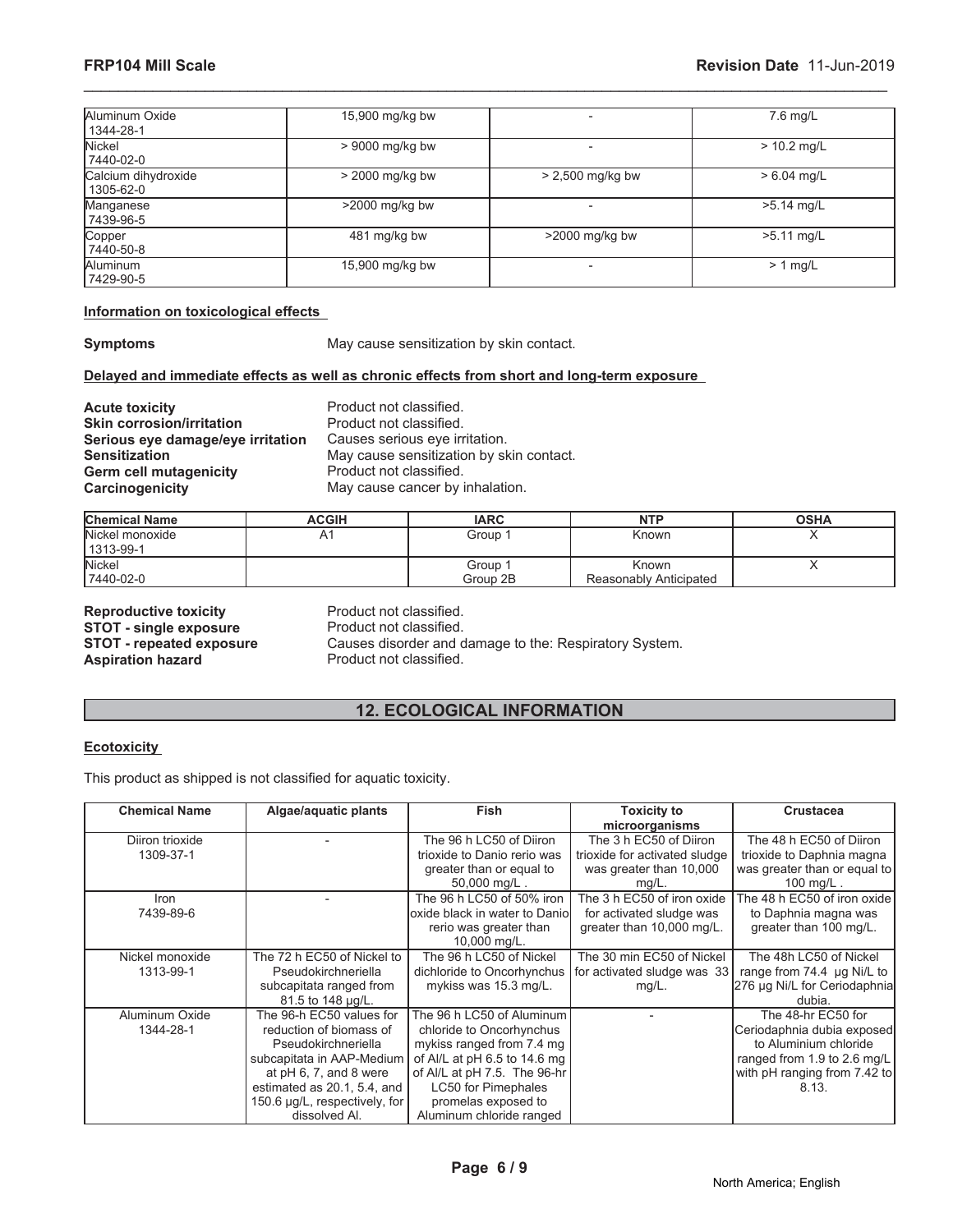|                     |                                                | from 1.16 to 44.8 mg/L with<br>water hardness increasing |                               |                             |
|---------------------|------------------------------------------------|----------------------------------------------------------|-------------------------------|-----------------------------|
|                     |                                                | from 25 to 200 mg/L.                                     |                               |                             |
| Nickel              | NOEC/EC10 values range                         | The 96h LC50s values range                               | The 30 min EC50 of nickel     | The 48h LC50s values range  |
| 7440-02-0           | from $12.3 \mu q/l$ for                        | from 0.4 mg Ni/L for                                     | for activated sludge was 33   | from 0.013 mg Ni/L for      |
|                     |                                                | Scenedesmus accuminatus   Pimephales promelas to 320     | mg Ni/L.                      | Ceriodaphnia dubia to 4970  |
|                     | to $425 \mu g/l$ for                           | mg Ni/L for Brachydanio                                  |                               | mg Ni/L for Daphnia magna.  |
|                     | Pseudokirchneriella                            | rerio.                                                   |                               |                             |
|                     | subcapitata.                                   |                                                          |                               |                             |
| Calcium dihydroxide | The 72 h EC50 of Calcium                       | The 96 h LC50 of Calcium                                 | The 3 h EC50 of Calcium       | The 48-hr EC50 of Calcium   |
| 1305-62-0           | Dihydroxide to                                 | Dihydroxide to                                           | Dihydroxide for activated     | Dihydroxide for Daphnia     |
|                     | Pseudokirchneriella                            | Oncorhynchus mykiss was                                  | sludge was 300.4 mg/L.        | magna was 49.1 mg/L.        |
|                     | subcapitata was 184.57<br>mg/L.                | 50.6 mg/L.                                               |                               |                             |
| Manganese           | The 72 h EC50 of                               | The 96 h LC50 of                                         | The 3 h EC50 of manganese     | The 48 h EC50 of            |
| 7439-96-5           | manganese to                                   | manganese to                                             | for activated sludge was      | manganese to Daphnia        |
|                     | Desmodesmus subspicatus                        | Oncorhynchus mykiss was                                  | greater than 1000 mg/L.       | magna was greater than 1.6  |
|                     | was 2.8 mg of Mn/L.                            | greater than 3.6 mg of Mn/L                              |                               | mq/L                        |
| Copper              | The 72 h EC50 values of                        | The 96-hr LC50 for                                       | The 24 h NOEC of copper       | The 48 h LC50 values for    |
| 7440-50-8           | copper chloride to                             | Pimephales promelas                                      | chloride for activated sludge | Daphnia magna exposed to    |
|                     | Pseudokirchneriella                            | exposed to Copper sulfate                                | ranged from 0.32 to 0.64 mg   | copper in natural water     |
|                     | subcapitata ranged between                     | ranged from 256.2 to 38.4                                | of Cu/L.                      | ranged between 33.8 µg/L    |
|                     | 30 µg/L (pH 7.02, hardness                     | ug/L with water hardness                                 |                               | (pH 6.1, hardness 12.4 mg/L |
|                     | 250 mg/L CaCO3, DOC 1.95                       | increasing from 45 to 255.7                              |                               | CaCO3, DOC 2.34 mg/L)       |
|                     | mg/L) and 824 µg/L (pH                         | $mg/L$ .                                                 |                               | and 792 µg/L (pH 7.35,      |
|                     | 6.22, hardness 100 mg/L                        |                                                          |                               | hardness 139.7 mg/L         |
|                     | CaCO3, DOC 15.8 mg/L).                         |                                                          |                               | CaCO3, DOC 22.8 mg/L).      |
| Aluminum            | The 96-h EC50 values for                       | The 96 h LC50 of aluminum                                |                               | The 48-hr LC50 for          |
| 7429-90-5           | reduction of biomass of                        | to Oncorhynchus mykiss                                   |                               | Ceriodaphnia dubia exposed  |
|                     | Pseudokirchneriella                            | was 7.4 mg of Al/L at pH 6.5                             |                               | to Aluminium chloride       |
|                     | subcapitata in AAP-Medium                      | and 14.6 mg of Al/L at pH                                |                               | increased from 0.72 to      |
|                     | at pH 6, 7, and 8 were                         | 7.5                                                      |                               | greater than 99.6 mg/L with |
|                     | estimated as 20.1, 5.4, and                    |                                                          |                               | water hardness increasing   |
|                     | 150.6 µg/L, respectively, for<br>dissolved AI. |                                                          |                               | from 25 to 200 mg/L.        |
|                     |                                                |                                                          |                               |                             |

#### **Other adverse effects**

# **13. DISPOSAL CONSIDERATIONS**

| Waste treatment methods   |                                                                                                        |
|---------------------------|--------------------------------------------------------------------------------------------------------|
| <b>Disposal of wastes</b> | Disposal should be in accordance with applicable regional, national and local laws and<br>regulations. |
| Contaminated packaging    | Disposal should be in accordance with applicable regional, national and local laws and<br>regulations. |

This product contains one or more substances that are listed with the State of California as a hazardous waste.

# **14. TRANSPORT INFORMATION**

| DOT                             | Regulated per 49 CFR, if quantity with particles smaller than 100 micrometers (0.004<br>inches) in an individual package equals or exceeds the reportable quantity (RQ) of 5000<br>pounds of chromium, 5000 pounds of copper, or 100 pounds of nickel |
|---------------------------------|-------------------------------------------------------------------------------------------------------------------------------------------------------------------------------------------------------------------------------------------------------|
| Proper shipping name            | UN/ID No. 3077 Environmentally hazardous substance, solid, n.o.s. (nickel alloy powder),<br>RQ                                                                                                                                                        |
| <b>Hazard Class</b>             |                                                                                                                                                                                                                                                       |
| <b>Packing Group</b>            | Ш                                                                                                                                                                                                                                                     |
| <b>Special Provisions</b>       | 8, 146, 335, A112, B54, B120, IB8, IP3, N20, N91, T1, TP33                                                                                                                                                                                            |
| <b>Emergency Response Guide</b> | Guide No. 171, Except for FIRE follow Guide No. 170                                                                                                                                                                                                   |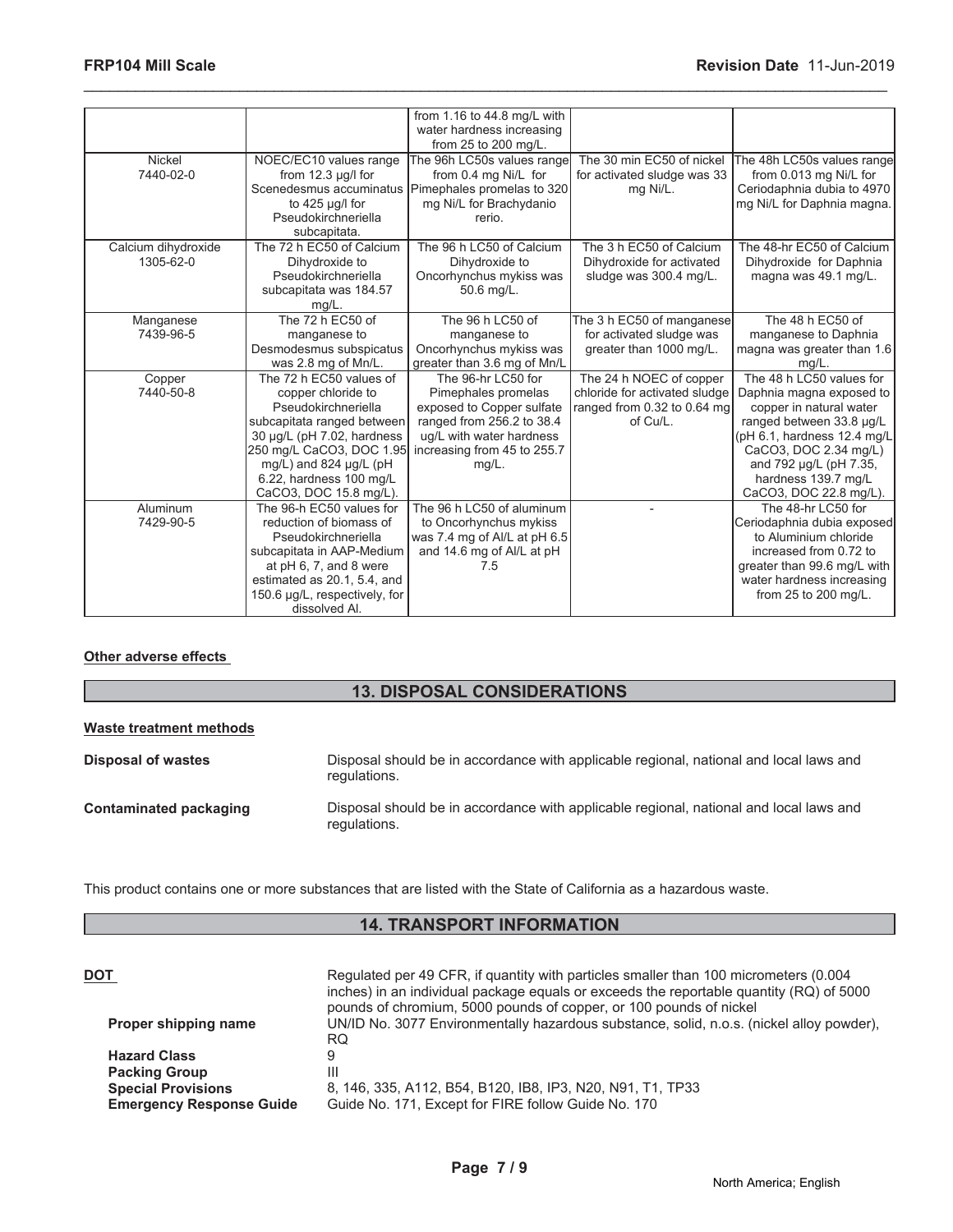#### **Number**

# **15. REGULATORY INFORMATION**

\_\_\_\_\_\_\_\_\_\_\_\_\_\_\_\_\_\_\_\_\_\_\_\_\_\_\_\_\_\_\_\_\_\_\_\_\_\_\_\_\_\_\_\_\_\_\_\_\_\_\_\_\_\_\_\_\_\_\_\_\_\_\_\_\_\_\_\_\_\_\_\_\_\_\_\_\_\_\_\_\_\_\_\_\_\_\_\_\_\_\_\_\_

| <b>International Inventories</b> |          |
|----------------------------------|----------|
| TSCA                             | Complies |
| <b>DSL/NDSL</b>                  | Complies |
| <b>EINECS/ELINCS</b>             | Complies |
| <b>ENCS</b>                      | Complies |
| <b>IECSC</b>                     | Complies |
| <b>KECL</b>                      | Complies |
| <b>PICCS</b>                     | Complies |
| <b>AICS</b>                      | Complies |

 **Legend:** 

 **TSCA** - United States Toxic Substances Control Act Section 8(b) Inventory

 **DSL/NDSL** - Canadian Domestic Substances List/Non-Domestic Substances List

 **EINECS/ELINCS** - European Inventory of Existing Chemical Substances/European List of Notified Chemical Substances

 **ENCS** - Japan Existing and New Chemical Substances

 **IECSC** - China Inventory of Existing Chemical Substances

 **KECL** - Korean Existing and Evaluated Chemical Substances

 **PICCS** - Philippines Inventory of Chemicals and Chemical Substances

 **AICS** - Australian Inventory of Chemical Substances

#### **US Federal Regulations**

#### **SARA 313**

Section 313 of Title III of the Superfund Amendments and Reauthorization Act of 1986 (SARA). This product contains a chemical or chemicals which are subject to the reporting requirements of the Act and Title 40 of the Code of Federal Regulations, Part 372

| <b>Chemical Name</b>        | <b>CAS No.</b> | Weight-%  | SARA 313 - Threshold Values % |
|-----------------------------|----------------|-----------|-------------------------------|
| Nickel monoxide - 1313-99-1 | 1313-99-1      | $0 - 3$   |                               |
| Aluminum Oxide - 1344-28-1  | 1344-28-1      | $0 - 3$   |                               |
| Nickel - 7440-02-0          | 7440-02-0      | $0 - 2.5$ |                               |
| Manganese - 7439-96-5       | 7439-96-5      | $0 - 2$   |                               |
| Copper - 7440-50-8          | 7440-50-8      | 0 - 2     |                               |

#### **SARA 311/312 Hazard Categories**

| Acute health hazard               | Yes |
|-----------------------------------|-----|
| <b>Chronic Health Hazard</b>      | Yes |
| <b>Fire hazard</b>                | N٥  |
| Sudden release of pressure hazard | N٥  |
| <b>Reactive Hazard</b>            | N٥  |

#### **CWA (Clean Water Act)**

This product contains the following substances which are regulated pollutants pursuant to the Clean Water Act (40 CFR 122.21 and 40 CFR 122.42)

| <b>Chemical Name</b>         | <b>CWA - Reportable</b><br>Quantities | <b>CWA - Toxic Pollutants</b> | <b>CWA - Priority Pollutants</b> | <b>CWA - Hazardous</b><br><b>Substances</b> |
|------------------------------|---------------------------------------|-------------------------------|----------------------------------|---------------------------------------------|
| Nickel monoxide<br>1313-99-1 |                                       |                               |                                  |                                             |
| Nickel<br>7440-02-0          |                                       |                               |                                  |                                             |
| Copper<br>7440-50-8          |                                       |                               |                                  |                                             |

#### **CERCLA**

This material, as supplied, contains one or more substances regulated as a hazardous substance under the Comprehensive Environmental Response Compensation and Liability Act (CERCLA) (40 CFR 302)

| <b>Chemical Name</b> | RQs<br><b>Substances</b><br>Hazardous |
|----------------------|---------------------------------------|
| Nickel               | 100 lb                                |
| 7440-02-L            |                                       |